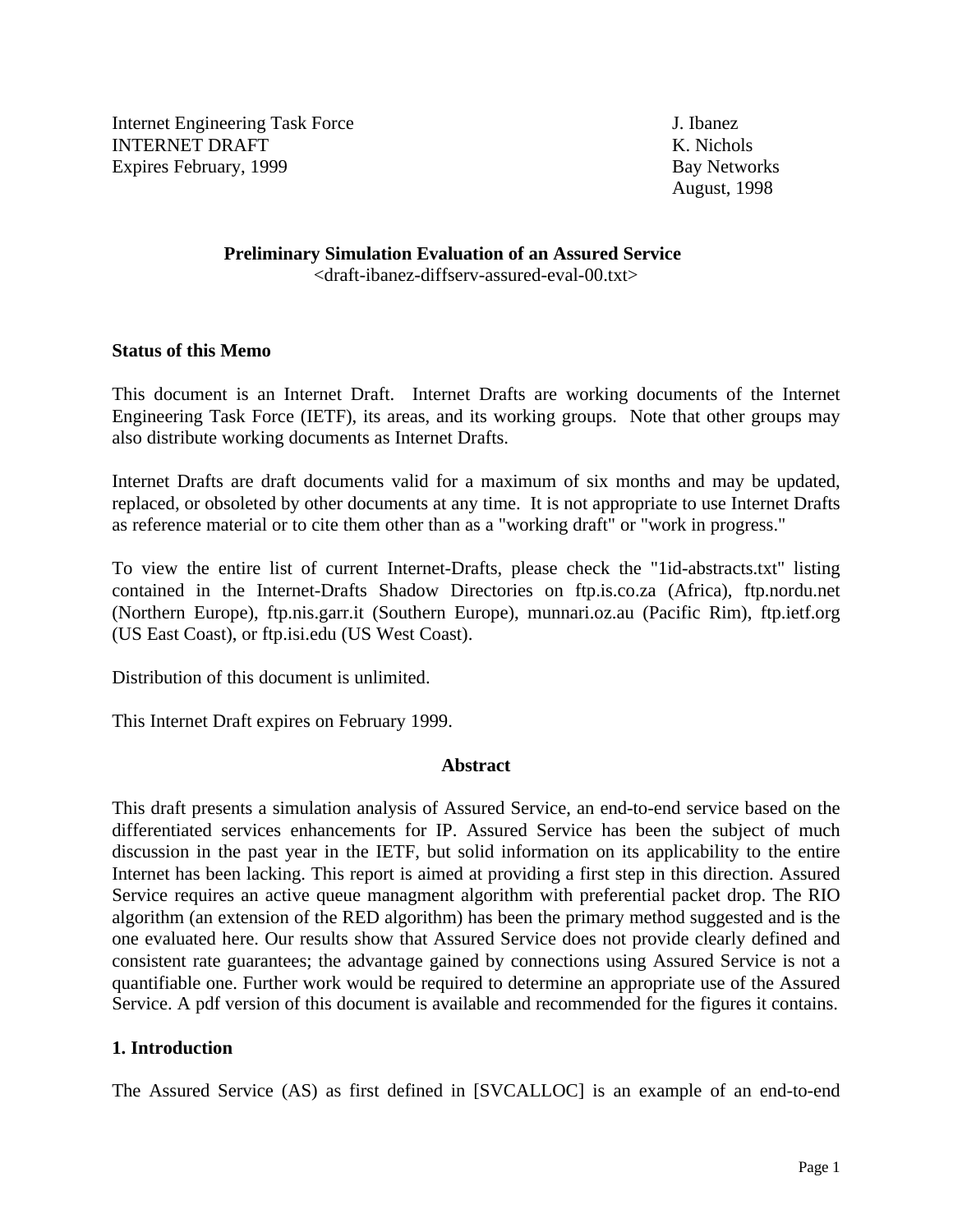service that can be built from the proposed differentiated services enhancements to IP [HEADER] using a single PHB. This type of service is appealing in its apparent ease of deployment, but at the same time insufficient measurement and analysis has been done to determine whether its range of applicability and whether it scales to the entire Internet. This draft is a first step at giving some clues towards the answer.

This report analyzes Assured Service through use of simulations performed with ns-2 [ns], a network simulator developed by UC Berkeley, LBL, USC/ISI and Xerox PARC. A drop preference queue management mechanism is the required PHB to deploy AS. Though other queue managment techniques based on drop preference may be used, this document explores only the use of RIO, an extension of RED, and the PHB originally proposed to implement Assured Service [SVCALLOC, 2BIT].

The starting point for this work was Clark and Fang's "Explicit Allocation of Best Effort Delivery Service" [EXPALLOC], which presents interesting results, but in our opinion does not use appropriate traffic models and scenarios. This report goes a step further toward realistic Internet traffic patterns by mixing Assured traffic with best-effort traffic. As a result, we reach very different conclusions. We conclude that Assured Service cannot provide clearly defined and consistent guarantees, at least when applied to the whole Internet.

# **2. Differentiated Services, Network Model and Assured Service**

## **2.1 Differentiated services**

Differentiated services is described in [HEADER] and [ARCH] and an earlier version with discussion of AS in [2BIT]. In this draft, we have only introduced Assured service into a network model.

### **2.2 The network model**

Simulations are discussed in more detail in the Appendix. Unless stated otherwise, simulations use the topology of figure 1. 50 point-to-point connections share a bottleneck link of 50 Mbps (6.25 Mbytes/s). 10 Mbps links connect each host to its respective router. Host hi is connected to host hi+50 and connections are identified by the sending host ID; for instance connection 0 is associated to host h0. The connections are "infinite" FTPs. Transfers are unidirectional, and ACKs are never lost, which implies that the performance of the communications will be better than in a real situation where ACKs can be lost in addition to data. A profiler with a target rate of 1 Mbps (125 Kbytes/s) is attached to each AS capable host; an aggregate policer is installed in the router just before the bottleneck link. RTTs are chosen randomly in the range 50..150ms for each connection, and starting times are randomly distributed within the first second of simulation time. Packet are 576 bytes.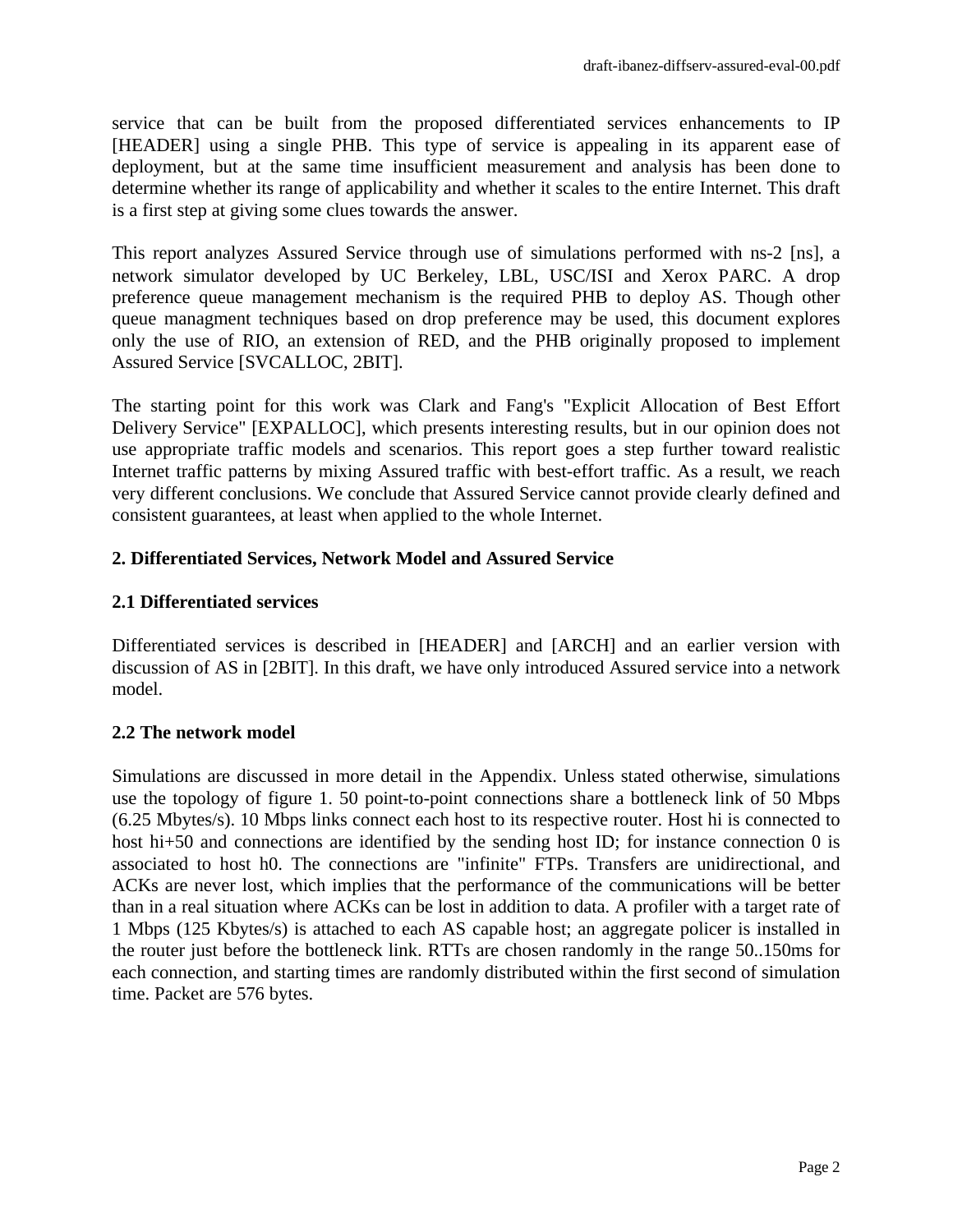

**Figure 1: 50 point-to-point connections topology**

## **2.3 Assured Service**

Assured Service was first introduced by Clark and Wroclawski in [SVCALLOC], and is also considered in [2BIT]. The idea behind AS is to give the customer the assurance of a minimum throughput, even during periods of congestion, while allowing him to consume more bandwidth when the network load is low. Thus a connection using the assured service should achieve a throughput equal to the subscribed minimum rate, also called target rate, plus some share of the remaining bandwidth gained by competing with all the active best-effort connections.

The mechanism to achieve this goal is as follows. A profile describing the target rate and possibly a burst rate is contracted by the user. The edge device to which the host is connected, or the host itself if it is AS capable, measures the rate of the connection and as long as this rate is below the target rate, packets are marked as IN-profile. When the target rate is exceeded, packets are marked as OUT-of-profile. If a router somewhere in the path experiences congestion, it will preferentially drop packets marked as OUT. One implementation of this is to assume that OUT packets are treated the same as packets which are not profiled and thus are simply not marked at all. In this case, we simply say that a packet is "marked" to mean it is "marked as IN".

Though the goal of AS is to assure a minimum throughput to a connection while enabling it to get even better performance when the network load permits. However there is some concern about the fairness of the assured service against best-effort service. In severe congestion where there is not enough bandwidth to satisfy all the contracts, assured connections would compete against each other for the available bandwidth, depriving best-effort connections of any bandwidth. This situation is expected to be very unusual.

# **2.1.1 The RIO algorithm**

The RIO algorithm allows two traffic classes within the same queue to be treated differently by applying a drop preference to one of the classes. RIO is an extension of RED [RED], "RED with In and Out", and is discussed in [SVCALLOC] and [EXPALLOC]. RIO can be viewed as the combination of two RED algorithms with different drop probability curves, chosen to give one group of packets preference. We assume familiarity with RED at the level of [RED].

For OUT packets, as long as the average queue size is below minth out no packets are dropped.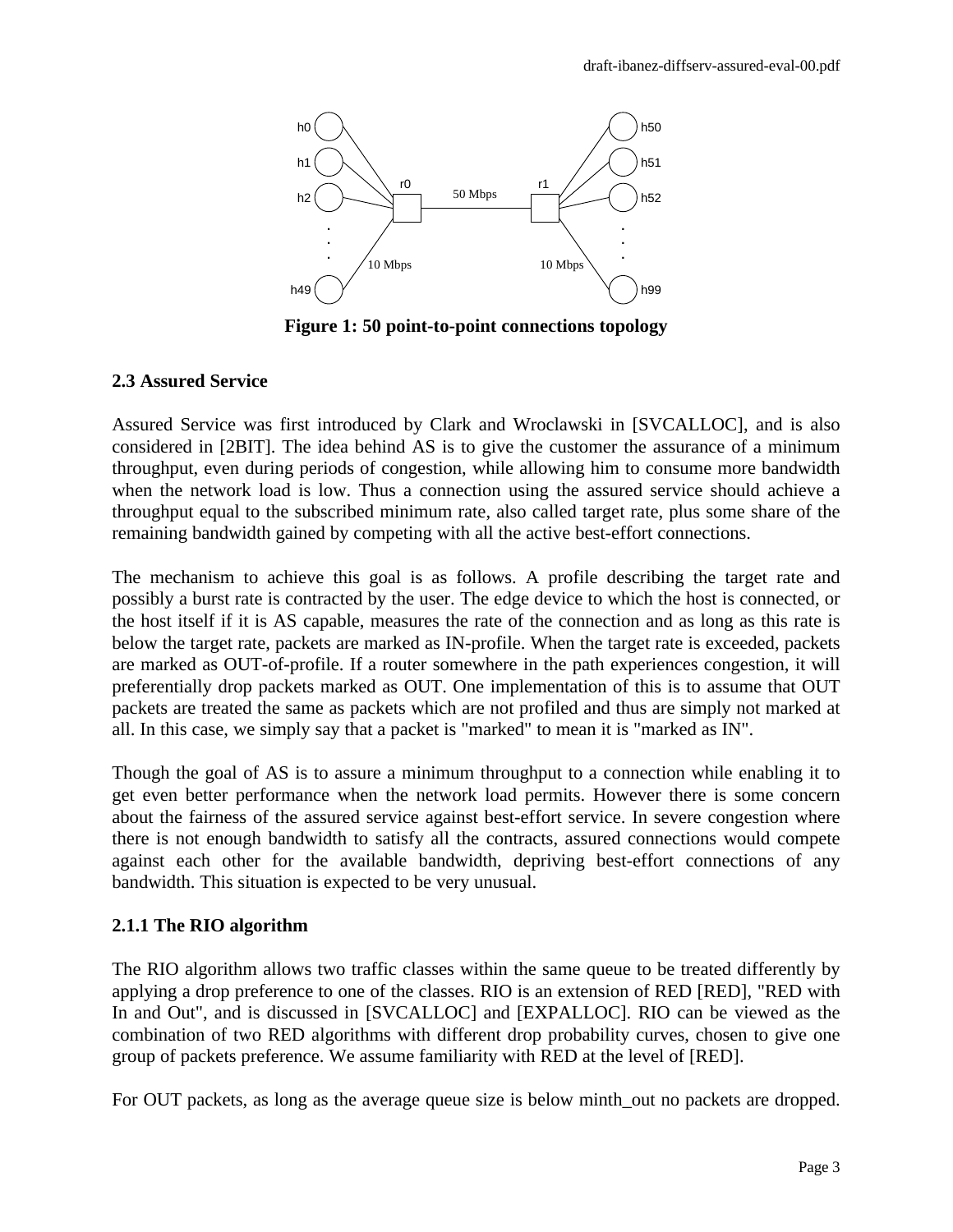If the average queue size exceeds this, arriving packets are dropped with a probability that increases linearly from 0 to maxp\_out. If the average queue size exceeds maxth\_out, all OUT packets are dropped. Note that the average queue size is based on the total number of packets in the queue, regardless of their marking.

For IN packets, the average queue size is based on the number of IN packets present in the queue and the parameters are set differently in order to start dropping OUTs well before any INs are discarded. However, when there are only OUT (or best-effort) packets, RIO has to perform much like RED. Therefore we have to set OUT parameters following almost the same rules as for RED. We observed in simulation that IN and OUT parameters need not be very different; the inherent discrimination produced by the average queue size calculation is enough.

## **2.1.2 Choice of the RIO parameters**

We applied the general rules for RED [RED] and set a queue weight of 0.002, a minth\_out of about 0.4 maxq size, and maxth out to about 0.8 maxq size and maxp out of 0.05. For IN parameters we took a different approach from that proposed in [EXPALLOC] or [SVCALLOC]. Those papers suggest that the thresholds be chosen much lower for OUT packets than for INs, to achieve enough differentiation. We found that by calculating the drop probability for OUT packets based on the total average queue size, and for IN packets based only on the average number of IN packets in the queue, the discrimination is already significant. Furthermore, if we set IN parameters more leniently, that may cause trouble if most of the packets arriving are marked IN. Choosing the thresholds for INs close to those of OUTs maintains consistent behavior with any proportion of marked traffic. We set minth\_in to about 0.45·maxq\_size and maxth\_in to the same value as maxth\_out, 0.8·maxq\_size. For maxp\_in we used 0.02.

The notation used throughout this report to represent the RIO parameters is:

minth out/maxth out/maxp\_out minth\_in/maxth\_in /maxp\_in

Following this notation and rounding the values, the simulation parameters we used are:

420/840/0.05 for IN parameters, and 500/840/0.02 for OUT parameters

### **2.1.3 Policing mechanism: average rate estimator or token bucket?**

An interesting point when implementing the architecture is the choice of mechanism to check conformity to the contracted profile. This policing can be performed by the marker in the edge device or by the policer at a boundary between two domains.

We experimented with two different mechanisms: an average rate estimator, as presented in [EXPALLOC], and a token bucket. When the average rate estimator measures a rate that exceeds the contracted target rate for a given flow, the policer marks OUTs with a linearly increasing probability. This was designed for TCP connections, but for other applications the average rate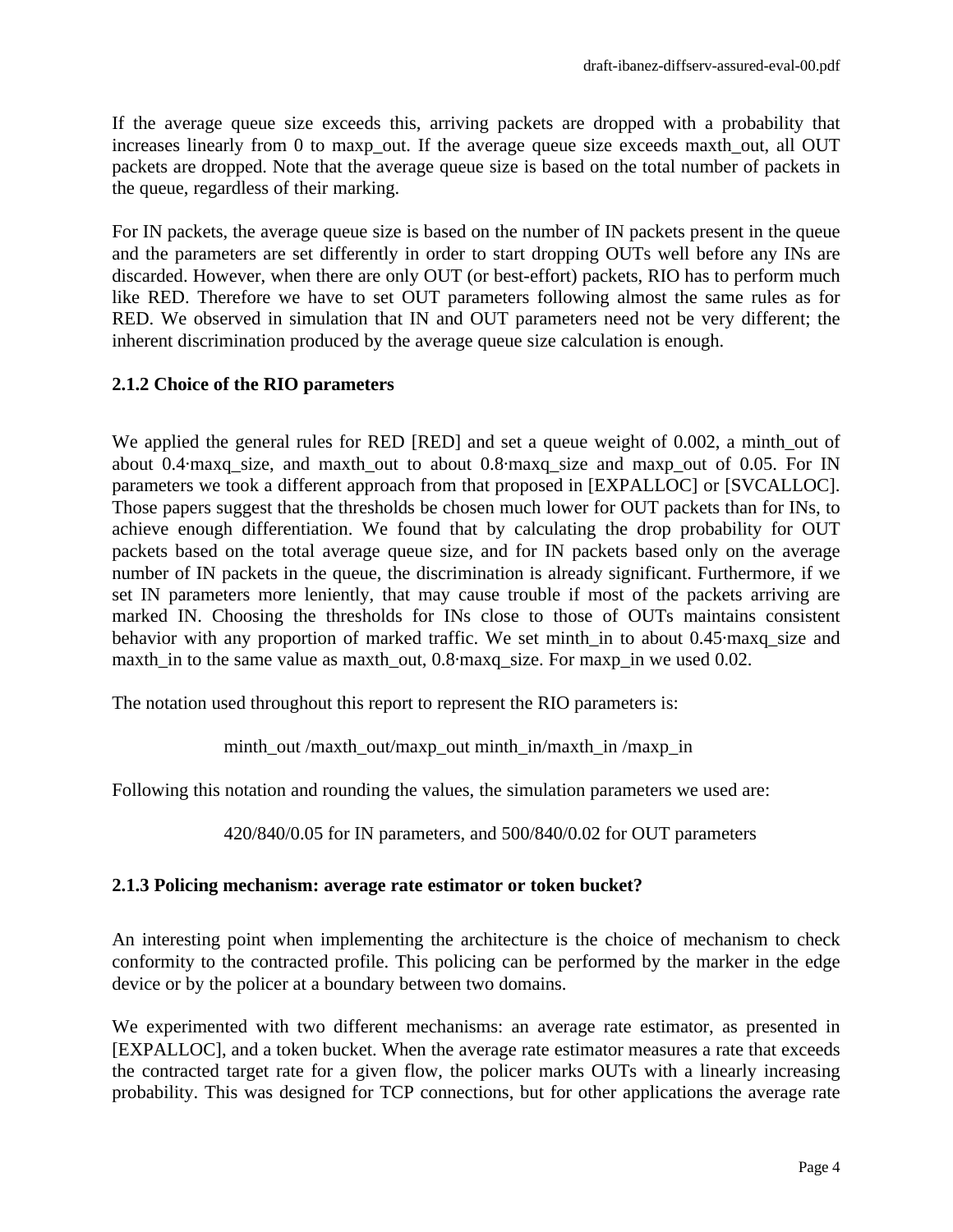estimator may allow more IN packets to enter the network than what has been contracted.

We used our simulation model to to explore relative performance of the two mechanisms. We simulated a mix of best-effort and AS connections out of a total of 50 connections. In our simulations, AS connections achieved better performance when using token buckets and the discrimination between AS and best-effort connections is much better as seen from the lack of overlap between the two classes. The superiority of the token bucket is due to its permitting transmission of a deterministic burst of IN packets, whereas an average rate estimator probabilistically marks some packets beyond the target rate as IN and some as OUT. A correctly configured token bucket will therefore allow for the natural burstiness of TCP by marking as IN all the packets within a burst, while with an average rate estimator some packets will be marked OUT giving them drop preference.

In addition, the probabilistic marking is problematic for metering a CBR source. A profile meter using an average rate estimator would allow the source to transmit at a sustained rate higher than the contracted one. Token buckets do not permit this. Thus we used token bucket in our simulations. We found that a token bucket depth of 20 Kbytes at the profilers and 25 Kbytes at the policer to keep the remarking rate low (under 3%).

### **3. Results for Assured Service**

### **3.1 Influence of the round-trip time**

TCP performance is well-known to be sensitive to a connection's round-trip time (RTT). The larger the RTT, the more time needed to recover after a packet loss. It is therefore interesting to see if this effect is lessened by the use of AS.

Simulations were run 5 times with 10, 25 and 40 AS connections out of 50, the others being standard best-effort connections. Every AS capable host has a target rate of 1 Mbps (125 Kbytes/s), therefore the portion of the bottleneck link bandwidth allocated to assured traffic amounts to 20% in the case of 10 AS connections, 50% with 25 of them, and 80% with 40 of them. Results are shown in figures 2, 3, and 4. Each point represents the measured rate for one connection, averaged over 5 runs. The trend lines correspond to an exponential regression and are included to give a rough idea of the way achieved rate varies with the RTT.

The dependency of achieved rate on the RTT is also noticeable for AS connections. However, by comparing the spread of the measures in figure 2 and figure 4, we notice that when the AS connections are in large number, they show less deviation (with respect to RTT) than the besteffort connections do in the reverse situation. There is a more critical observation: notice that some connections do not achieve their target rate, while others exceed the target rate. (With average rate estimators, we had some best-effort connections getting more bandwidth than some AS ones.)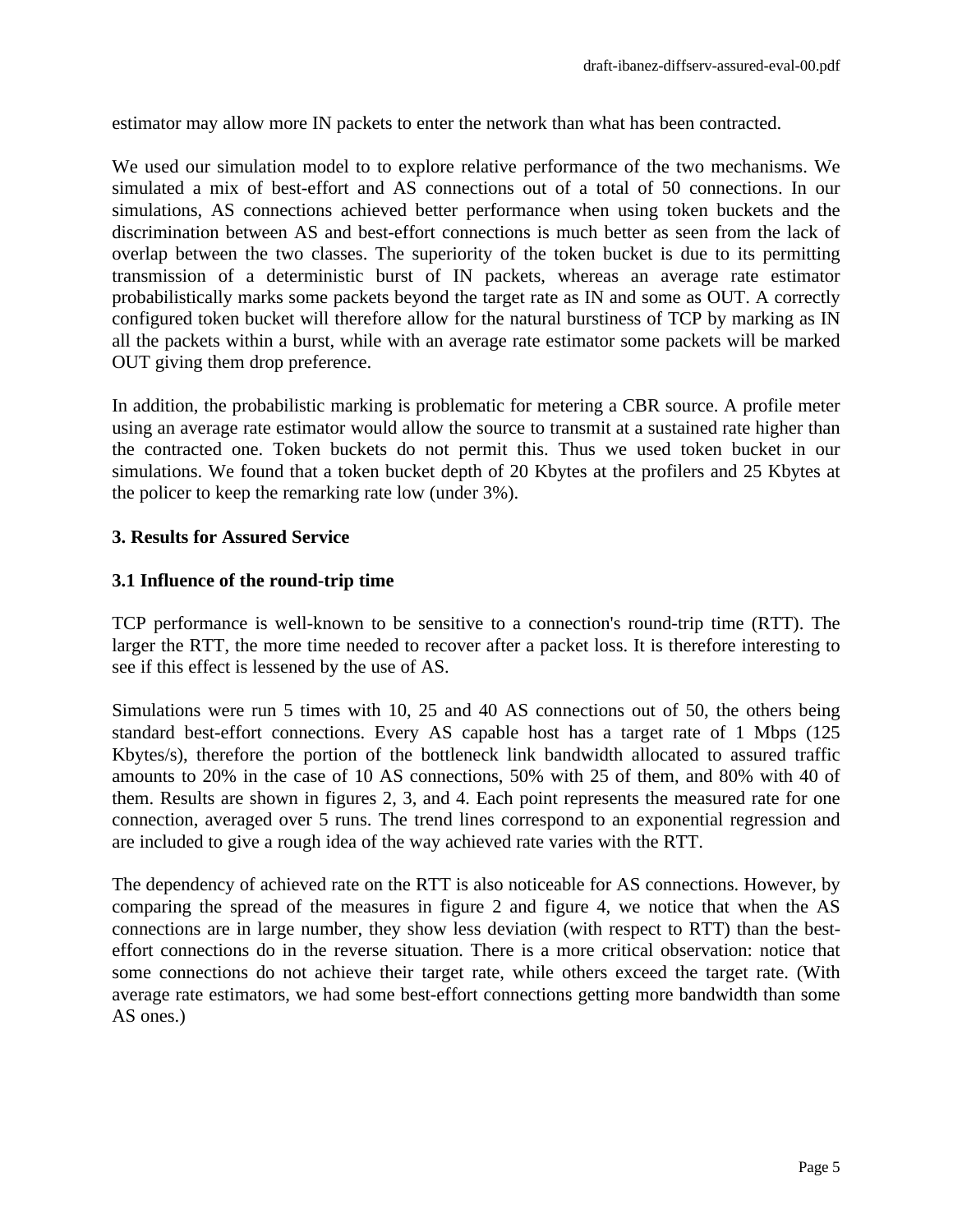

**Figure 2: Average rate vs. RTT with 10 AS connections out of 50**



**Figure 3: Average rate vs. RTT with 25 AS connections out of 50**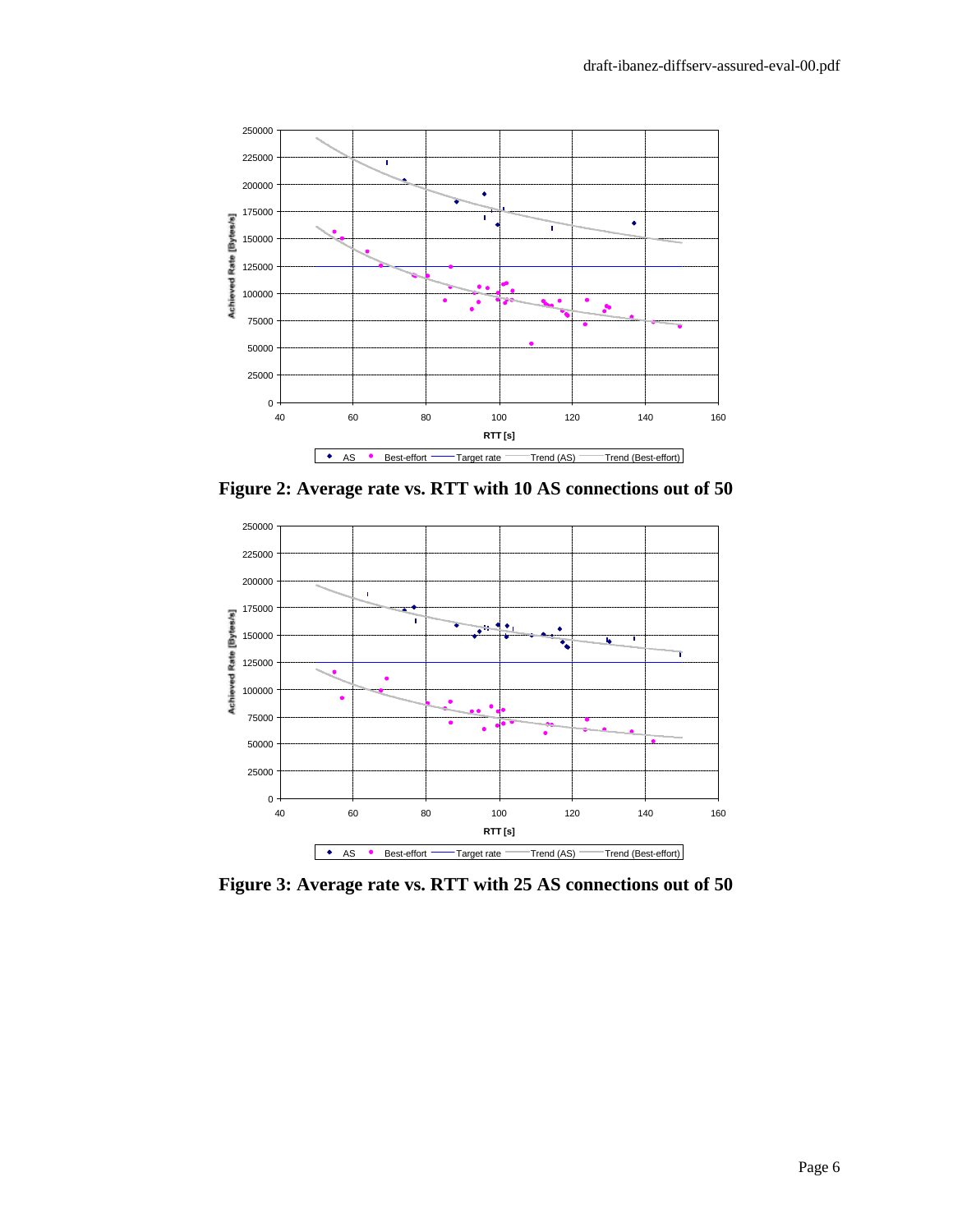

**Figure 4: Average rate vs. RTT with 40 AS connections out of 50**

Figure 5 shows the difference between the case where there are only best-effort connections and the one where there are only AS connections, the two scenarios being plotted on the same graph.



**Figure 5: Average rate vs. RTT with best-effort connections only and AS connections only**

In the all AS connections case there is less RTT unfairness than in the all best-effort connections case. To understand this phenomenon we need to look at the RIO queue size, which is plotted in figure 6. What happens is that since a connection with a small RTT gets more bandwidth by opportunistically exceeding the target rate and sending OUT packets, many of those packets will be dropped, causing the connection to decrease its sending rate. The more OUT packets a source sends, the higher the probability that one or more of its packets will be dropped within a certain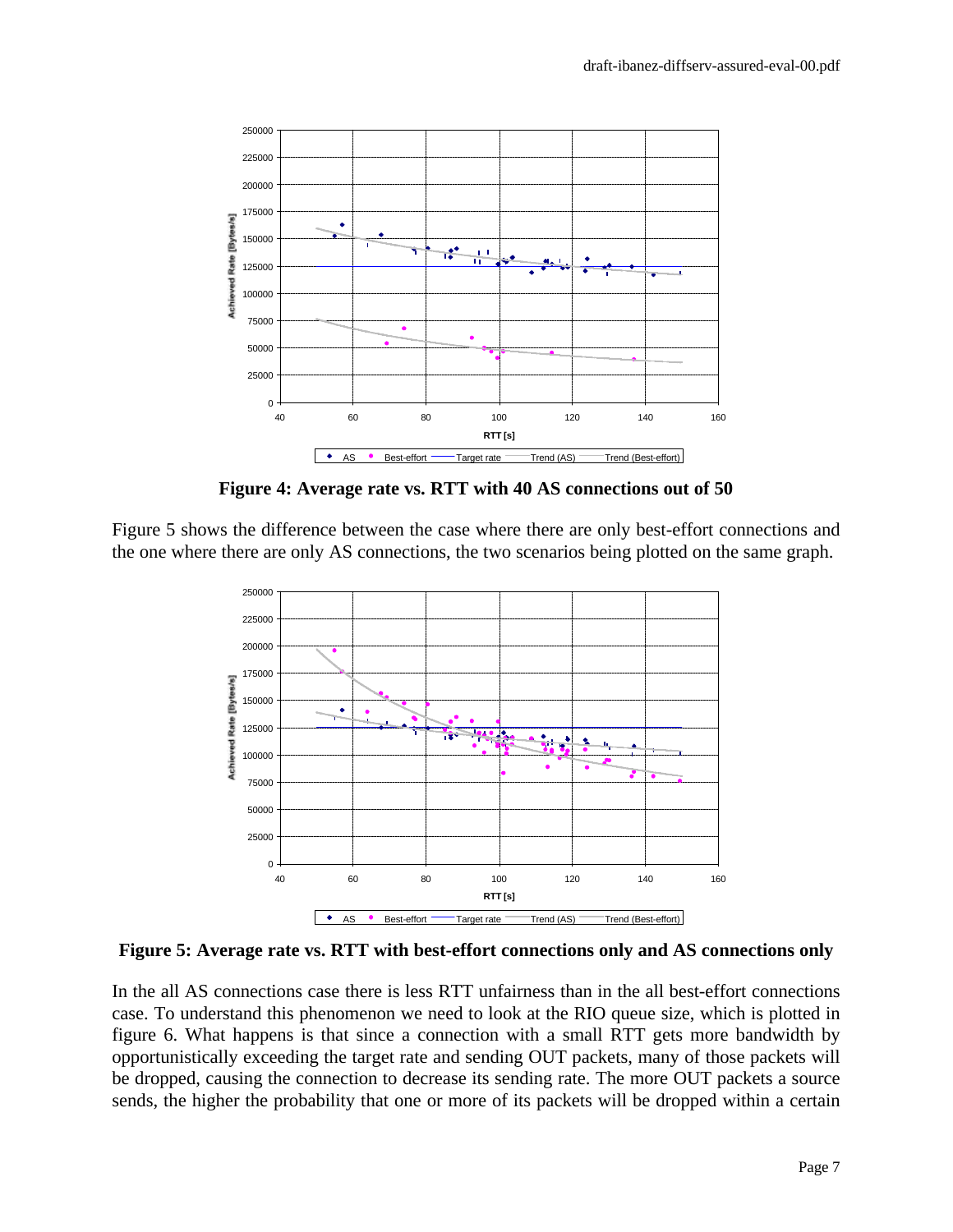time interval. That has the effect of mitigating the gain of connections with a smaller RTT. Figure 6 demonstrates how in the best-effort only case the average queue size oscillates substantially, leaving room for small RTT connections to opportunistically send more packets.



**Figure 6: Average queue size for all AS connections and all best-effort connections**

Note, however, that this example is artificial since all the available bandwidth is allocated to assured service, and consequently only a few connections reach their target rate. Having said that, the goal of this example was merely to illustrate this point by way of an extreme situation.

If we take a close look at figure 2 and compare it with figure 4, we observe that having a significant amount of assured traffic not only lowers the dependency on the RTT for AS connections, but also for best-effort connections. The cause is the same as above because connections with a small RTT send more packets than those with a large RTT, thus having more chances to undergo a packet drop in a certain time interval.

### **3.2 Performance against target rates**

In this section we explore how well AS TCP connections acheive their target rates. consistent manner. We simulate 40 connections, 20 of which are AS and the remaining 20 are best-effort. An RTT of 100ms was used for all the connections. The bottleneck link bandwidth is 20 Mbps (2.5 Kbytes/s) and we use RIO parameters 347/694/0.05 390/694/0.02. The distribution of target rates among AS capable hosts is as follows:

| <b>Host ID</b> | <b>Target rate</b> |
|----------------|--------------------|
| $0 - 3$        | 2.0 Mbps           |
| $4 - 7$        | 1.0 Mbps           |
| $8 - 11$       | 0.5 Mbps           |
| $12 - 15$      | 0.2 Mbps           |
| $16-19$        | $0.1$ Mbps         |

76% of the total bandwidth is allocated to the AS connections. Other scenarios with different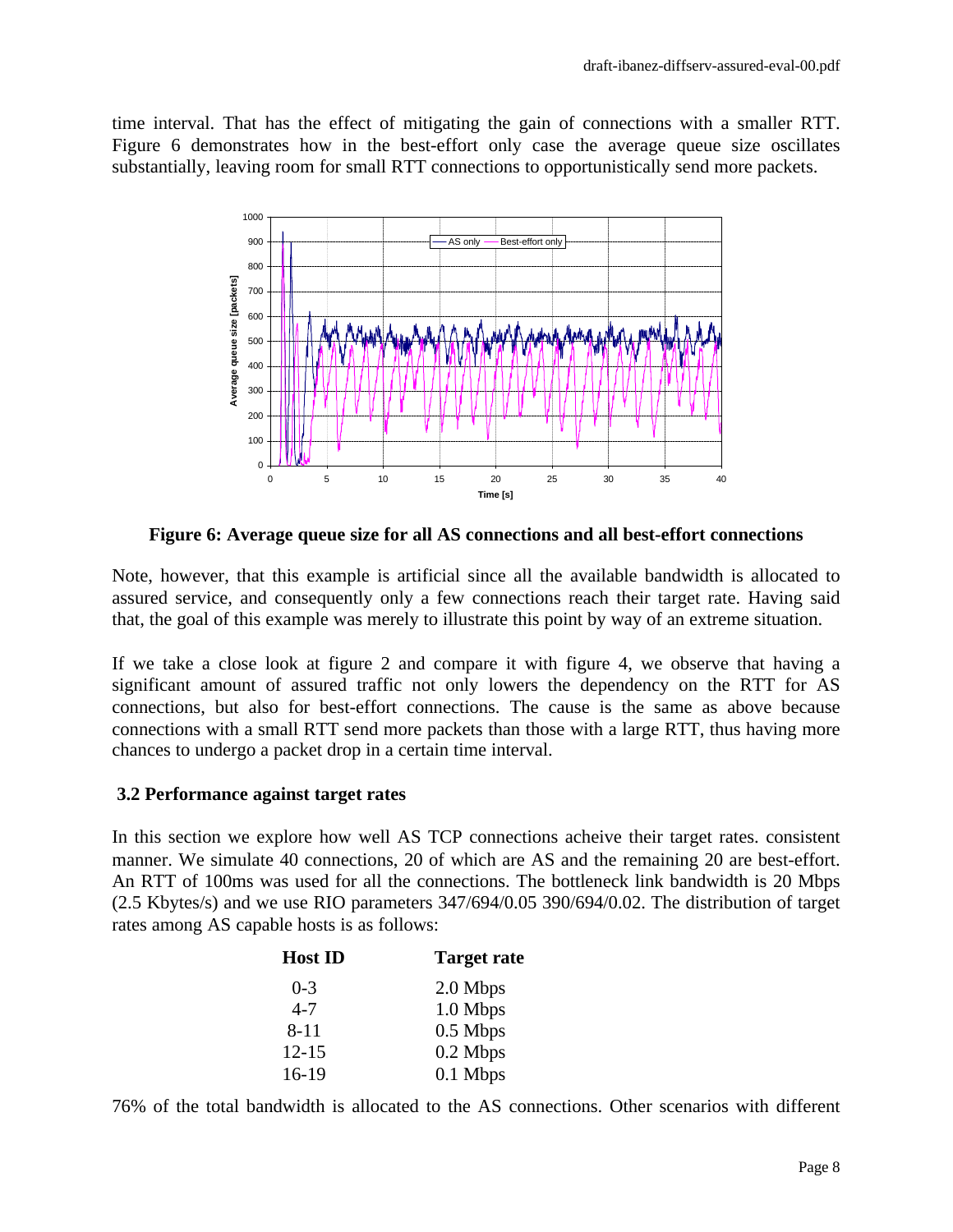numbers of connections, with and without best-effort connections, were tried and yielded comparable results. Simulation results were averaged over 10 runs. Table 1 lists the results for each AS connection and two of the best-effort connections (others are comparable thus omitted). If the excess bandwidth is allocated equally among the 40 connections, each would get an additional 2.5% of the excess bandwidth, or 120 Kbps.

|                  | Conn. ID Measured rate (Mbps) | target rate      | target rate plus 2.5% of excess |
|------------------|-------------------------------|------------------|---------------------------------|
| $\boldsymbol{0}$ | 1.32                          | 2.0              | 2.12                            |
| $\mathbf{1}$     | 1.27                          | 2.0              | 2.12                            |
| $\mathbf{2}$     | 1.32                          | 2.0              | 2.12                            |
| 3                | 1.31                          | 2.0              | 2.12                            |
| $\overline{4}$   | 0.93                          | 1.0              | 1.12                            |
| 5                | 0.94                          | 1.0              | 1.12                            |
| 6                | 0.95                          | 1.0              | 1.12                            |
| $\tau$           | 0.95                          | 1.0              | 1.12                            |
| 8                | 0.60                          | 0.5              | 0.62                            |
| 9                | 0.58                          | 0.5              | 0.62                            |
| 10               | 0.58                          | 0.5              | 0.62                            |
| 11               | 0.58                          | 0.5              | 0.62                            |
| 12               | 0.38                          | 0.2              | 0.32                            |
| 13               | 0.35                          | 0.2              | 0.32                            |
| 14               | 0.39                          | 0.2              | 0.32                            |
| 15               | 0.36                          | 0.2              | 0.32                            |
| 16               | 0.29                          | 0.1              | 0.22                            |
| 17               | 0.30                          | 0.1              | 0.22                            |
| 18               | 0.30                          | 0.1              | 0.22                            |
| 19               | 0.30                          | 0.1              | 0.22                            |
| 20               | 0.25                          | $\boldsymbol{0}$ | 0.12                            |
| 21               | 0.21                          | $\boldsymbol{0}$ | 0.12                            |

#### **Table 1: Performance against target rate and target rate plus equal share**

In figure 7 the average measured rate is plotted against the target rate (columns 2 and 3 of table 1). The curve labeled "ideal" represents the case where each source achieves its target rate plus an equal share (1/40 or 0.025) of the excess bandwidth, or the last column of table 1.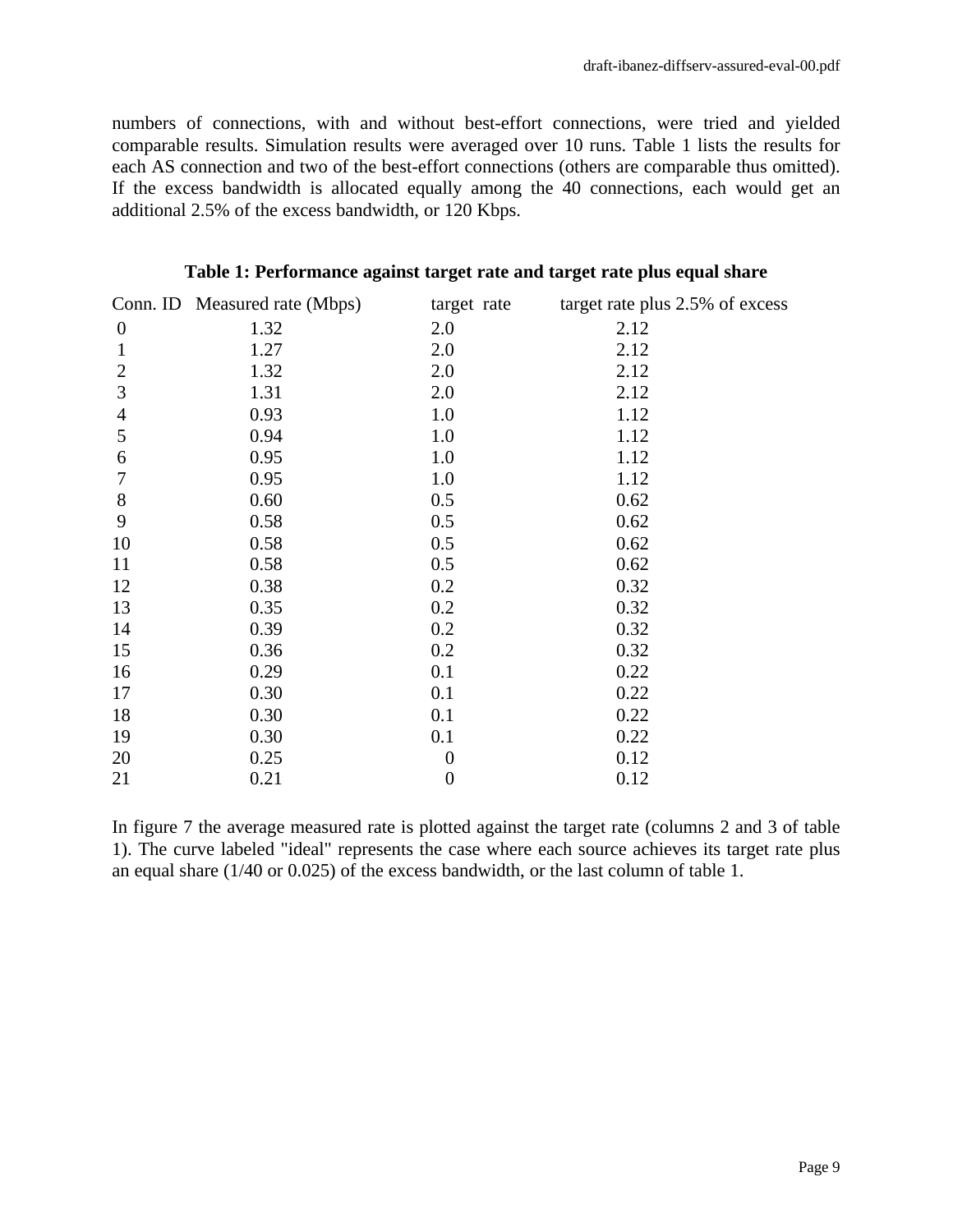

**Figure 7: Achieved rate vs. target rate**

Only the connections with small target-rates reach or exceed it. Connection 4 was assigned half the target rate of connection 0, but actually gets 70% of it. The only visible discrimination is that as the target rate increases, the achieved rate increases as well, but not proportionally. The explanation is the variation of the congestion window. After the window has closed due to packet losses, the connections with small-target rates return to their former window size quicker than those with bigger target-rates, thus starting sooner to compete for the excess bandwidth. Small target-rate connections make the most of the time during which the large target-rate connections are increasing their window to capture excess bandwidth. This is comparable to the opportunism of small RTT connections at the expense of those with large RTT.

Figures 8 and 9 show the measured rate of connections 0 and 18, which have a target rate of 2.0 Mbps (250 Kbytes/s) and 100 Kbps (12.5 Kbytes/s) respectively. Connection 18 oscillates above its target-rate, whereas connection 0 oscillates around its target-rate, but with an average value below it. Between 12 seconds and 15 seconds both connections are increasing their rate, but connection 0 is well below its target rate, while connection 18 is far above target rate, taking advantage of the bandwidth freed by the former (and some other connections).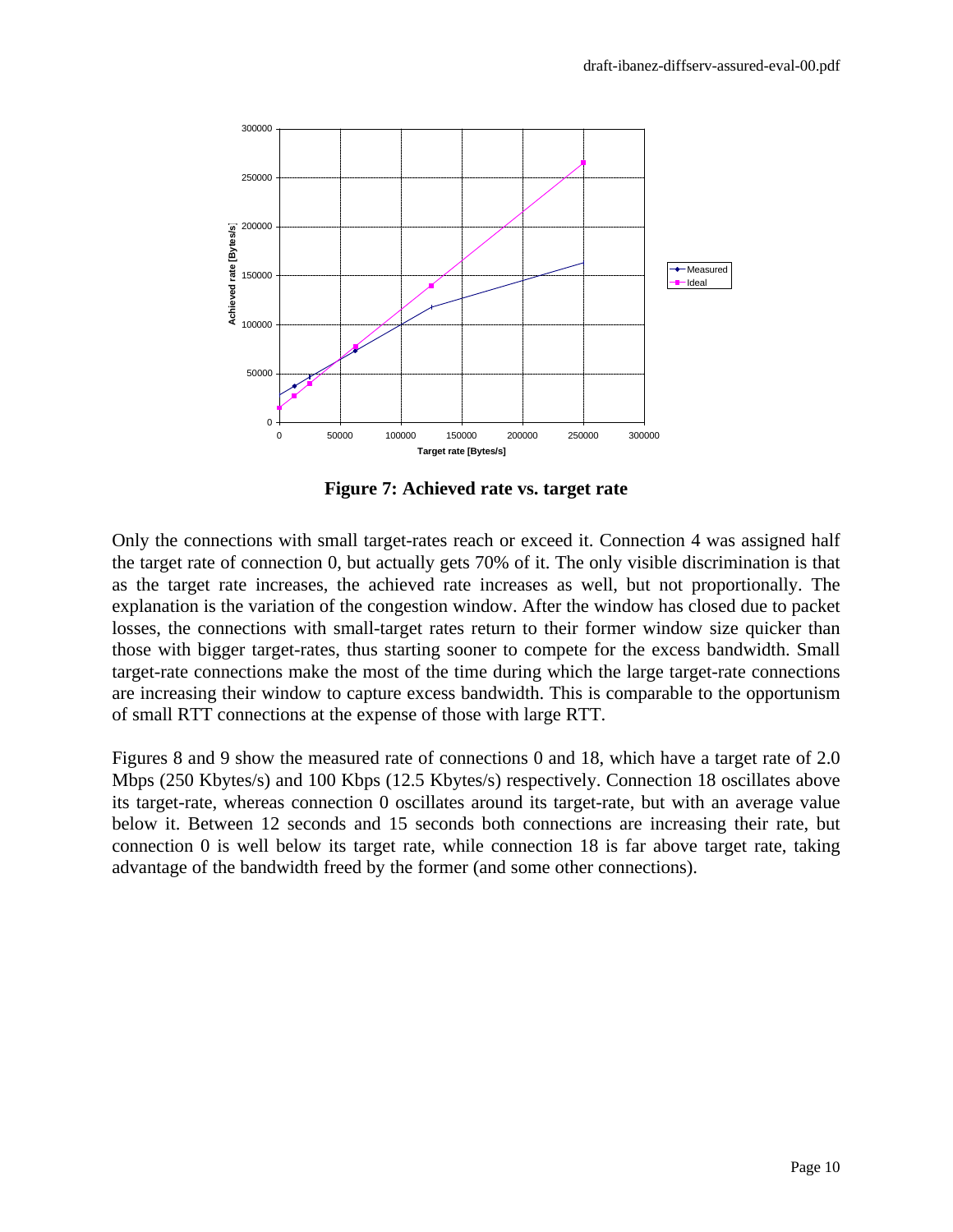

**Figure 8: Measured rate for connection #0**



**Figure 9: Measured rate for connection #18**

#### **3.3 Effect of a non-responsive source**

In this section we add a non-responsive source. Many applications that are candidates for quality of service are real-time applications that do not require a reliable transport protocol. They run over UDP and are non-responsive to congestion indication through loss.

Our non-responsive source is a constant bit rate(CBR) source. We simulated 20 point-to-point connections and a bottleneck link of 20 Mbps (2.5 Kbytes/s) and RIO parameters 173/347/0.05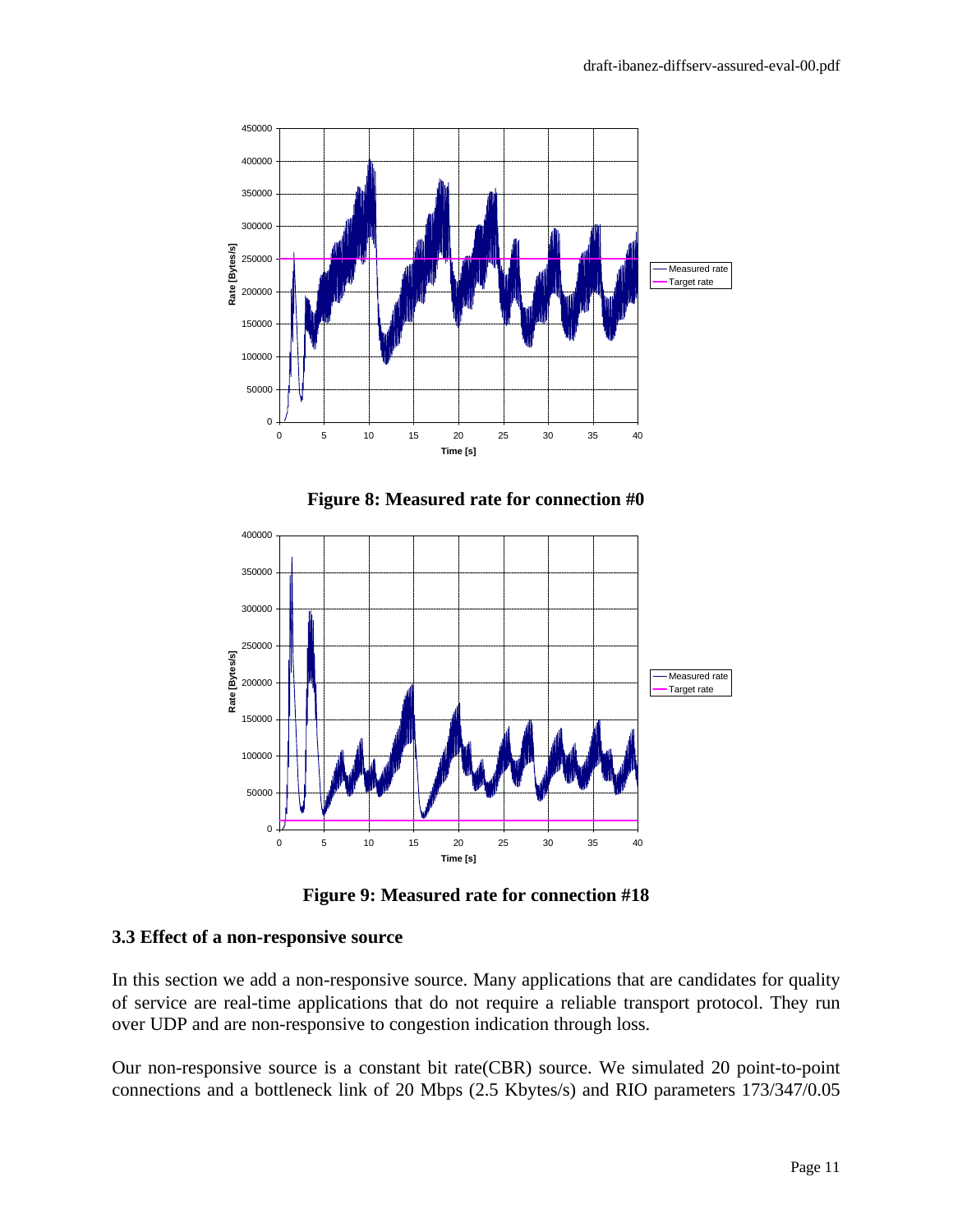195/347/0.02. The RTT is about 100 ms for every connection. There are 10 AS connections with a target rate of 1 Mbps ( $125 \cdot 10^3$  bytes/s) each and 10 best-effort connections including the one associated to the CBR source. Simulations were run 5 times with several values for the CBR output rate. Figure 10 shows the results averaged over five runs. There is one point per connection for each value of the CBR output rate. Figure 11 shows the same results with enhanced resolution around the operating region of the TCP connections.



**Figure 10: Achieved rate in presence of a non-responsive source (CBR)**



**Figure 11: Achieved rate in presence of a non-responsive source (CBR)**

As the CBR source increases its sending rate, all the TCP connections get degraded, with the best effort connections being pushed toward starvation. Of course the CBR source experiences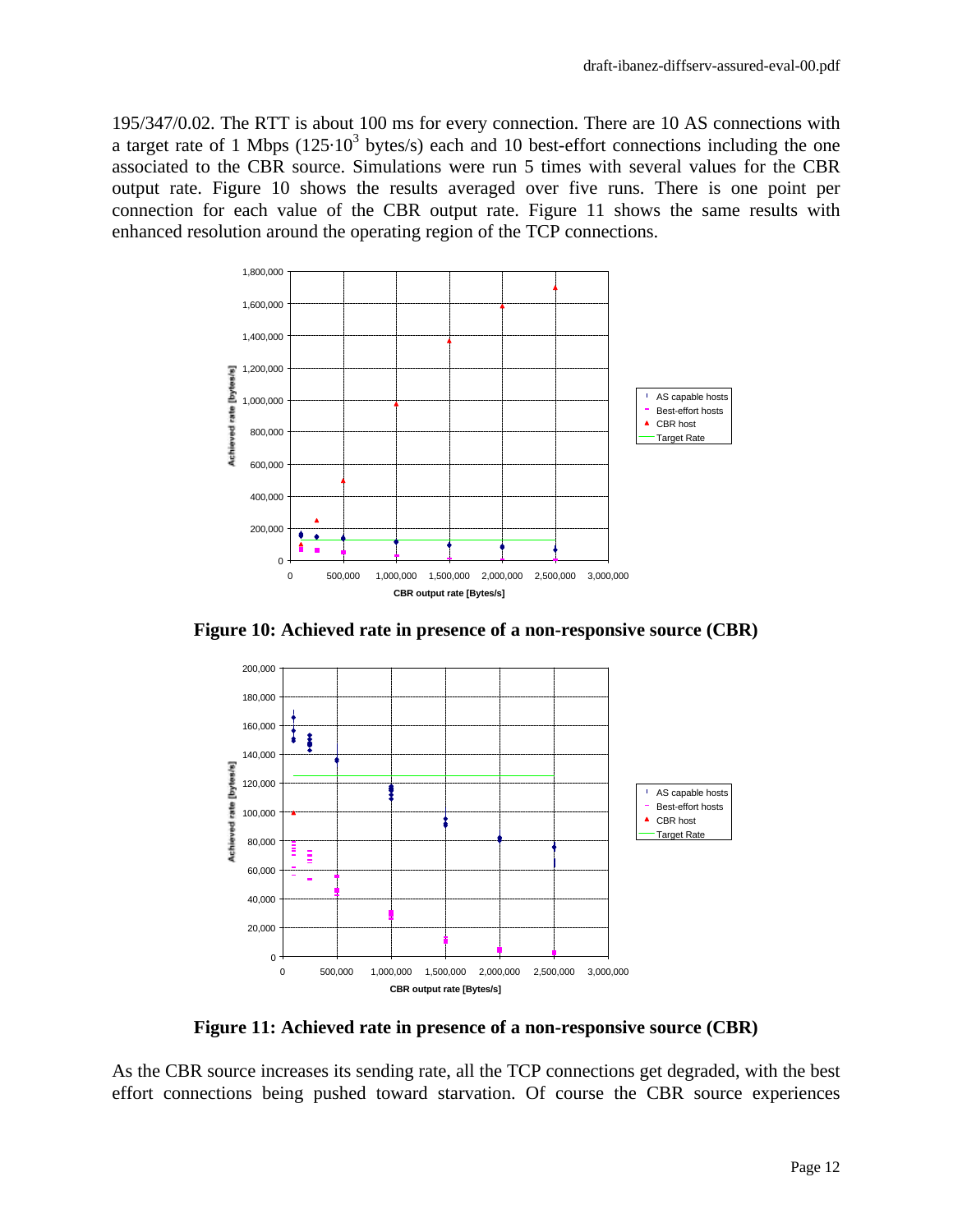increasing loss, but it still captures a lot of bandwidth. The bandwidth captured by the CBR source has a limit which corresponds to the situation where any OUT packet issued by any ASenabled TCP connection gets dropped because the maximum threshold for OUT packets of the RIO algorithm is constantly reached. In this situation, AS-enabled TCP connections alternate slow-start phases and congestion avoidance phases, never going through a fast-recovery phase. As a result, almost all the packets leaving the hosts are marked IN and will make their way through the congested link, preventing the CBR source from grabbing more bandwidth.

Next we made the non-responsive source AS-capable. We add a to the output of the CBR source and set its target rate at 4 Mbps (500 Kbytes/sec) for one run and 8 Mbps(1 Mbytes/sec) for another. That leads to a total subscription of 70% or 90% of the bottleneck link bandwidth respectively. The results in terms of achieved rate are almost identical to those shown in figures and . Thus a non-responsive source produces the same impact on other connections, whether it is AS capable or not. The actual difference lies in the number of packets sent by the CBR source which later get dropped. This is represented in figure 12 by the packet drop rate.



**Figure 12: Drop rate vs. output rate for the CBR source**

Virtually no packets get dropped when the CBR source transmits at its target rate. When the CBR source has a target rate of 1 Mbyte/sec, 90% of the bottleneck bandwidth is allocated to INmarked packets. This leads to early dropping a non-negligible number of IN packets, showing that the min\_threshold of RIO for IN packets is exceeded. When the CBR target rate is equal to 500 Kbytes/s and 70% of the bottleneck bandwidth is allocated to the assured service, no IN packet gets early dropped.

As long as a CBR source sends packets at a rate close to the contracted one and the allocation of IN-marked packets leaves sufficient headroom on bottleneck links, the packet loss rate will be very low, if not null. On the other hand, a CBR (non-responsive) source, whether AS enabled or not, will grab most of the bandwidth it needs at the expense of TCP connections.

# **3.4 Effect of AS on best-effort traffic**

In this section we explore how IN-marked traffic interacts with best-effort traffic. In the previous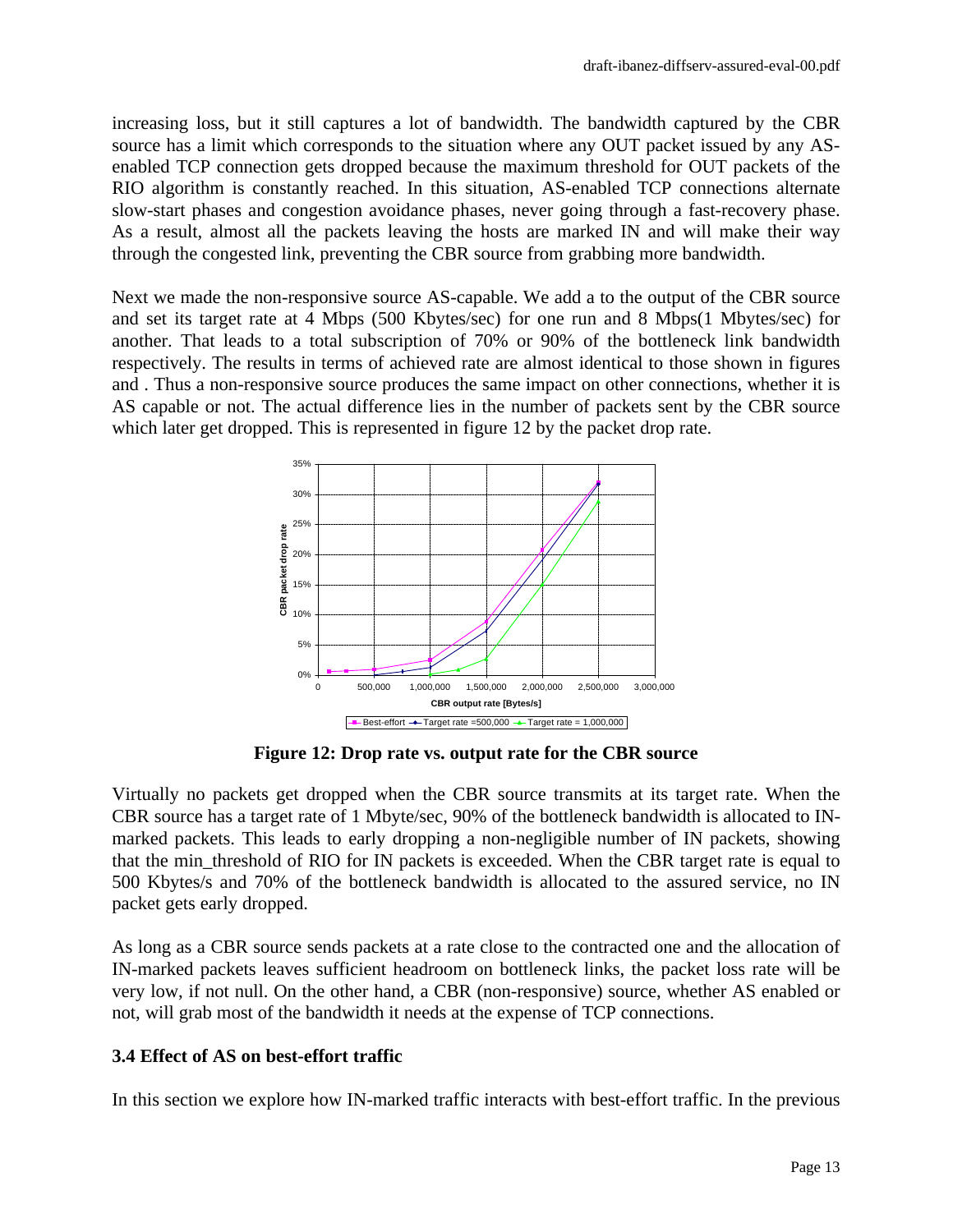sections we saw how as the number of AS connections increases, best-effort connections' rates are decreased. This is reasonable and acceptable since for AS connections to get their subscribed bandwidth, some other connections must lose bandwidth. Our concern is whether AS and besteffort connections compete for the excess bandwidth on an equal footing.

Each AS connection has a target rate of 1 Mbps (125 Kbytes/s). We did five simulation runs and made histograms of the percentage of connections whose average rate over the run fell into a particular bin. AS connections and best-effort connections are recorded separately. In figure 13, we see that the competition is not fair and that best-effort traffic has the advantage. There are 25 AS connections with a target rate of 125 Kbytes/s, 25 best-effort connections, and a bottleneck link bandwidth of 6.25 Mbytes/s. There is 2.5 Mbytes/s of excess bandwidth. If shared equally among the 50 connections, each should get 50 Kbytes/s. Thus, best-effort connections should get 50 Kbytes/s and AS connections should get this amount added to their target rates, or 175 Kbytes/s. The results show that the AS connections average 155 Kbytes/s and the best-effort connections average 75 Kbytes/s, more than an equal share of the excess.



**Figure 13: 25 best-effort + 25 AS connections**

An AS connection sending OUT packets will experience some drops, just like any best-effort connection, resulting in its sending window closing and the corresponding decrease of the sending rate. Meanwhile, other connections opportunistically increase their rate. Since AS connections send at a higher rate than best-effort connections do, their window size is larger and therefore, once it has closed, requires more time to get to the original size. During this time, besteffort connections can open their windows. In other words, a drop causes the window to close not only with respect to the excess bandwidth, but also with respect to the assured bandwidth, as there is only one single window handling IN and OUT packets as a whole.

### **3.5 Effects of traffic bursts on AS**

The simulations thus far have used a very simple topology. This has been useful, but results from such simulations are, of necessity, optimistic. The Internet is much more complex, composed of many networks merging together. At each merge point traffic gets aggregated, and bursts can accumulate throughout the network. In this section, we discuss results from a more complex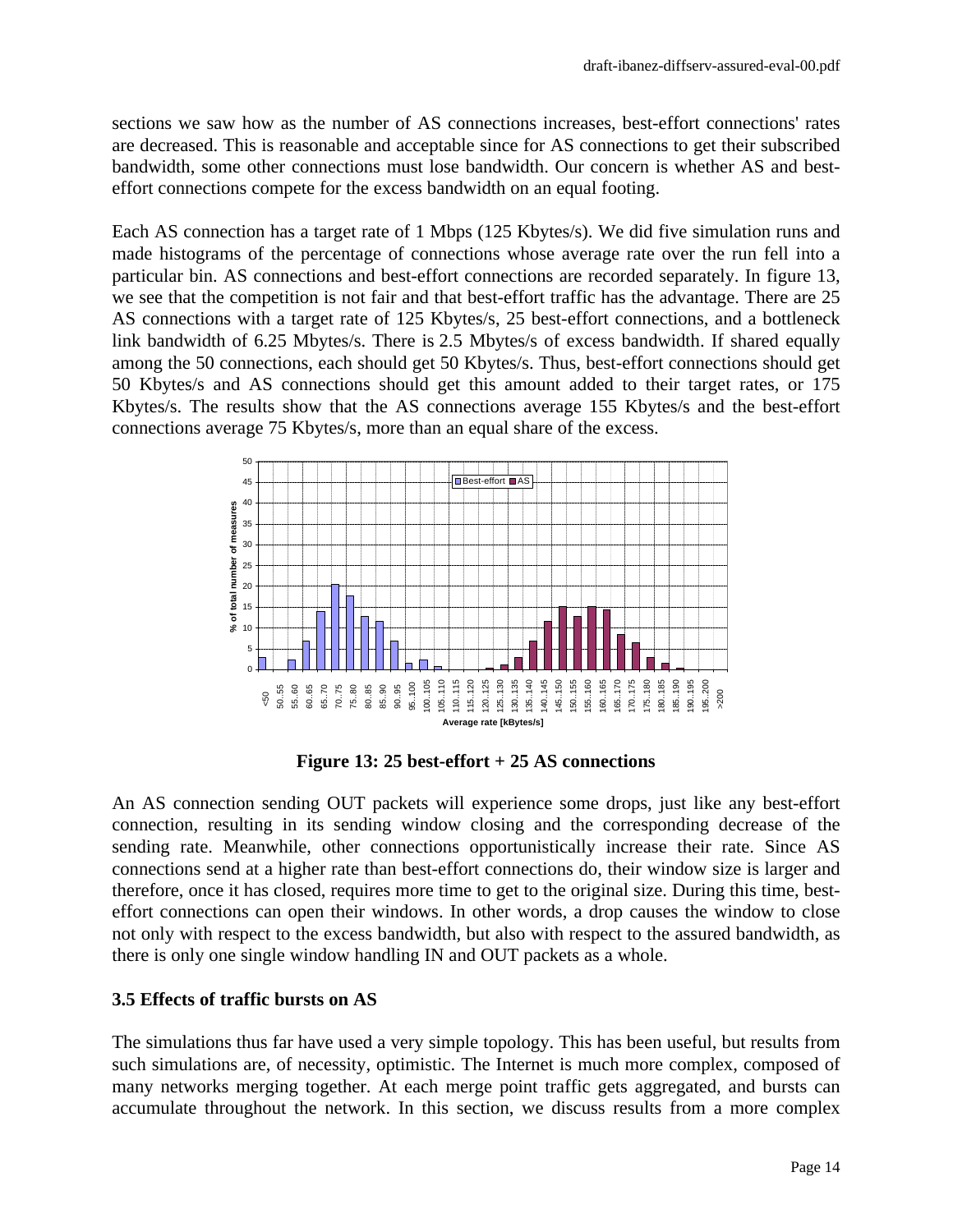topology, shown in figure 14. It is still relatively simple, but allows us to look at more performance issues.



**Figure 14: A merging topology**

All hosts are AS capable with a target rate of 100 kbps (12.5 Kbytes/s). Aggregate IN-marked traffic is policed at each node. Policers have the following target rates: 200 kbps for nodes r0 to r3, 400 kbps for nodes r4 and r5, and 800 kbps for r6. Token buckets are used for metering, and are 4 packets deep for the profilers, and 6 packets deep for the policers. Packet size is 1500 bytes (including headers). The topology represents a decreasing bandwidth hierarchy ending in a T1 (1.5 Mbps) bottleneck link between r6 and r7. We used a maximum queue size of 24 packets for the T1 link and RIO parameters 4/9/0.05 5/9/0.02. Results are shown in table 2.

|  | Table 2: Results for the merging topology (7.5% of IN packets demoted) |  |  |  |
|--|------------------------------------------------------------------------|--|--|--|
|--|------------------------------------------------------------------------|--|--|--|

Conn. ID Measured rate (Kbps) Overflow IN drops

|                | x<br>л. | $\overline{\phantom{a}}$ |
|----------------|---------|--------------------------|
| $\overline{0}$ | 190     | 3                        |
| 1              | 168     | 1                        |
| $\overline{2}$ | 168     | $\overline{2}$           |
| 3              | 170     | 0                        |
| 4              | 197     | $\overline{2}$           |
| $\overline{5}$ | 151     | 0                        |
| 6              | 221     | ( )                      |
| 7              | 160     |                          |

There are no early drops of IN packets, but some INs are dropped due to queue overflow, and the queue overflows due to bursts of OUT packets. Thus marked traffic is being dropped even when it conforms to its profile. In addition, about 7.5% of IN packets are demoted, becoming candidates for preferential drop should this topology be embedded in a more complex merging hierarchy. It's possible that "push-out" models of drop preference would be better suited to to the implementation of AS than RIO since there would be no overflow drops of INs when there are OUTs in the queue. Still, push-out queues are probably more complex to implement and wouldn't solve the problem of IN packets arriving to a queue full of IN packet bursts (further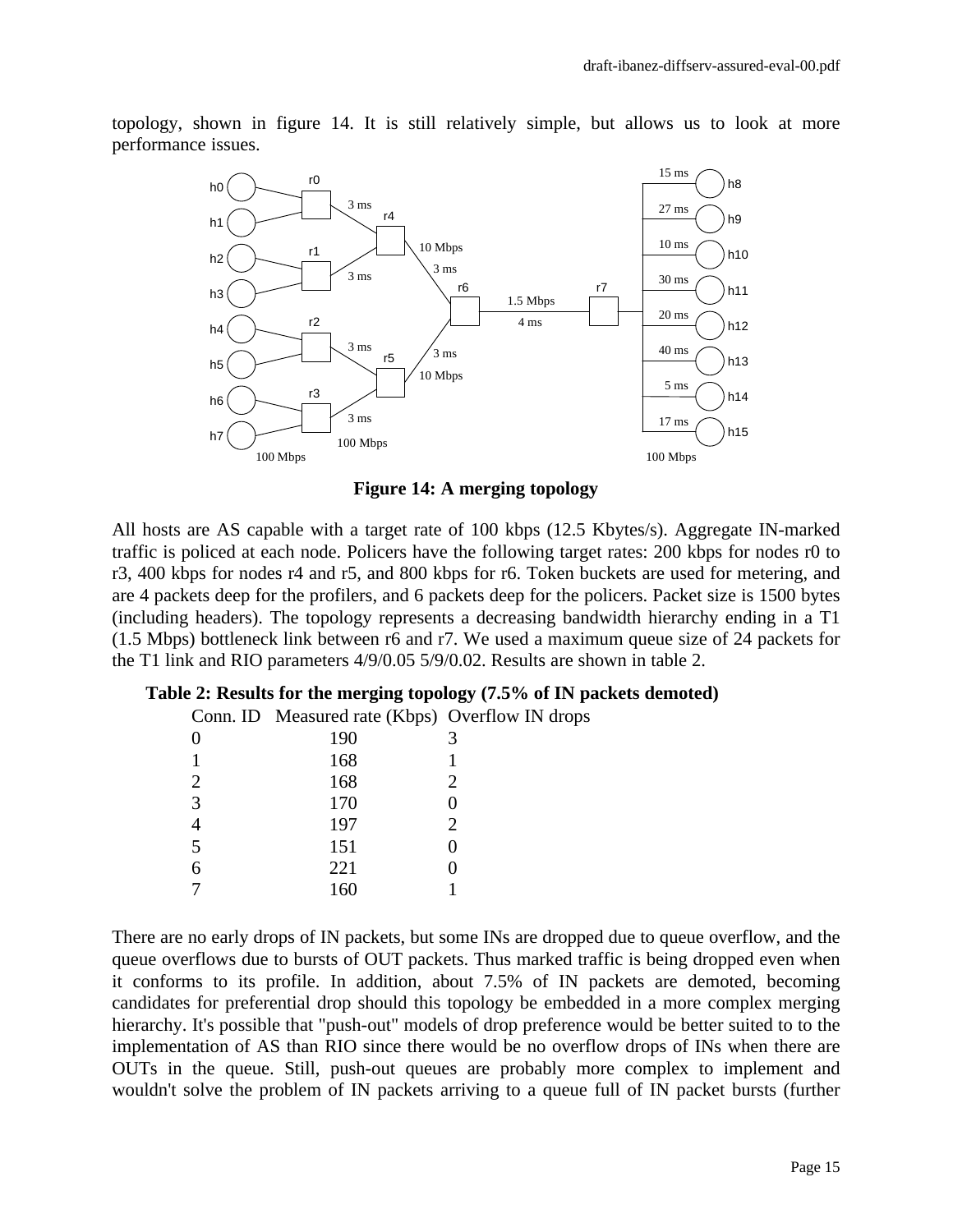study would be required to determine how prevalent this case might be).

The results presented here are optimistic for two main reasons: first, the merging is quite limited and second, we did not employ bursty traffic models like HTTP for either best-effort or INmarked traffic. Typical Internet paths have on the order of 18 hops and thus would be more complex than the scenario simulated here. The majority of connections and packets in the Internet today are HTTP. However, this scenario reveals some issues related to traffic merging and burstiness accumulation that need further investigation.

#### **3.6 Discussion of results**

The big question about AS is the meaning of the "assurance". Is it sufficient to tell a subscriber that a flow using AS will tend to get "better effort" than a best-effort flow? Our results show that it is unlikely that the subscription rate can be viewed as a hard contract. Depending on other traffic and specific topologies, a subscriber may get more or less than the subscribed rate. In addition, it appears that the merging structure of the Internet leads to remarking of IN packets and to their dropping due to queue overflows which may be caused by OUT packets. Further, it seems that compliance may be difficult to check in any case other than a long-lived connection. Although AS may give a "better effort" for web browsing, it will be difficult to quantify this.

If we look at AS in a more general way, it appears it can assure that any packet marked as IN will reach its destination with a higher probability than an unmarked packet as long as all the networks involved in the transmission are adequately provisioned.

#### **4. Summary**

In this draft, Assured service was evaluated based on simulations. The results give insight into the workings of the assured service, thus serving as a base for anyone interested in this architecture. Nevertheless the topologies used are quite simple and only long-lived connections were simulated. Since the Internet has a complex topology and a large portion of the traffic consists of short-lived HTTP connections, these simulations are optimistic in that they reflect only the simplest dynamics. In particular, more work needs to be done with traffic merging and burstiness accumulation.

Our main conclusion is AS cannot offer a quantifiable service to TCP traffic. In particular, AS does not allow a strict allocation of bandwidth between several users. Another important conclusion is that, due to the use of a single queue for IN and OUT packets, there is a strong dependency on each other. As a result some IN packets can be dropped in consequence of OUT traffic overflowing the queue. In the real Internet, where the burstiness of best-effort traffic can be significant, this point is very critical and should not be disregarded.

Assured service appears to have potential as a "better effort" service but its characteristics should be further studied before deployment.

#### **5. Security Considerations**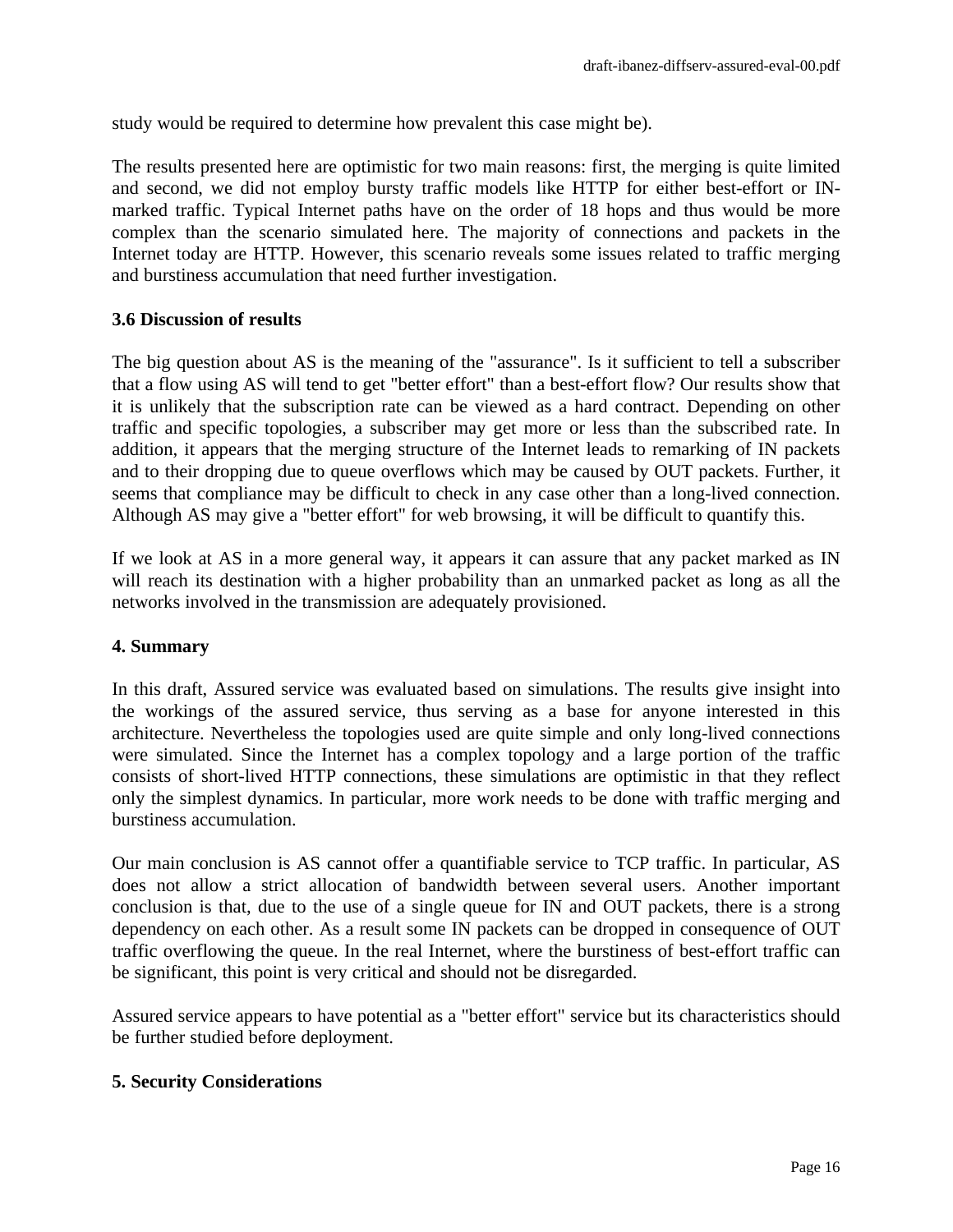There are no security considerations of this draft.

## **6. References**

[ns] UCB, LBNL, VINT Network Simulator - ns http://www-mash.cs.berkeley.edu/ns/ns.html [nsdoc] UC Berkeley, LBL, USC/ISI and Xerox PARC, "Ns Notes and Documentation" http://www-mash.cs.berkeley.edu/ns/nsDoc.ps.gz [ARCH] D. Black, S. Blake, M. Carlson, E. Davies, Z. Wang, and W. Weiss, "An Architecture for Differentiated Services", Internet Draft draft-ietf-diffserv-arch-00.txt, May 1998. [HEADER] K. Nichols, S. Blake, "Definition of the Differentiated Services Field (DS Byte) in the IPv4 and IPv6 Headers", Internet Draft draft-ietf-diffserv-header-02.txt, August 1998. [SVCALLOC] D. Clark and J. Wroclawski, "An Approach to Service Allocation in the Internet", Internet Draft draft-clark-diff-svc-alloc-00.txt, July 1997. [EXPALLOC] D. Clark and W. Fang, "Explicit Allocation of Best Effort Delivery Service" http://diffserv.lcs.mit.edu/Papers/exp-alloc-ddc-wf.ps [2BIT] K. Nichols, V. Jacobson, and L. Zhang, "A Two-bit Differentiated Services Architecture for the Internet", Internet Draft draft-nichols-diff-svc-arch-00.txt, November 1997, ftp://ftp.ee.lbl.gov/papers/dsarch.pdf [RED] S. Floyd and V. Jacobson, "Random Early Detection Gateways for Congestion Avoidance", IEEE/ACM Transactions on Networking, August 1993.

## **7. Authors' addresses**

Juan-Antonio Ibanez Bay Networks 4401 Great America Parkway, SC01-04 Santa Clara, CA 95052-8185 ibanez@eurecom.fr

Kathleen Nichols Bay Networks knichols@baynetworks.com

# **Appendix: Implementation of differentiated services in ns-2**

Simulations have been performed with ns-2 (version ns2.1b1). Some modifications or additions were required to implement the differentiated services. New modules are represented hereafter with the inheritance tree and are identified by gray boxes:

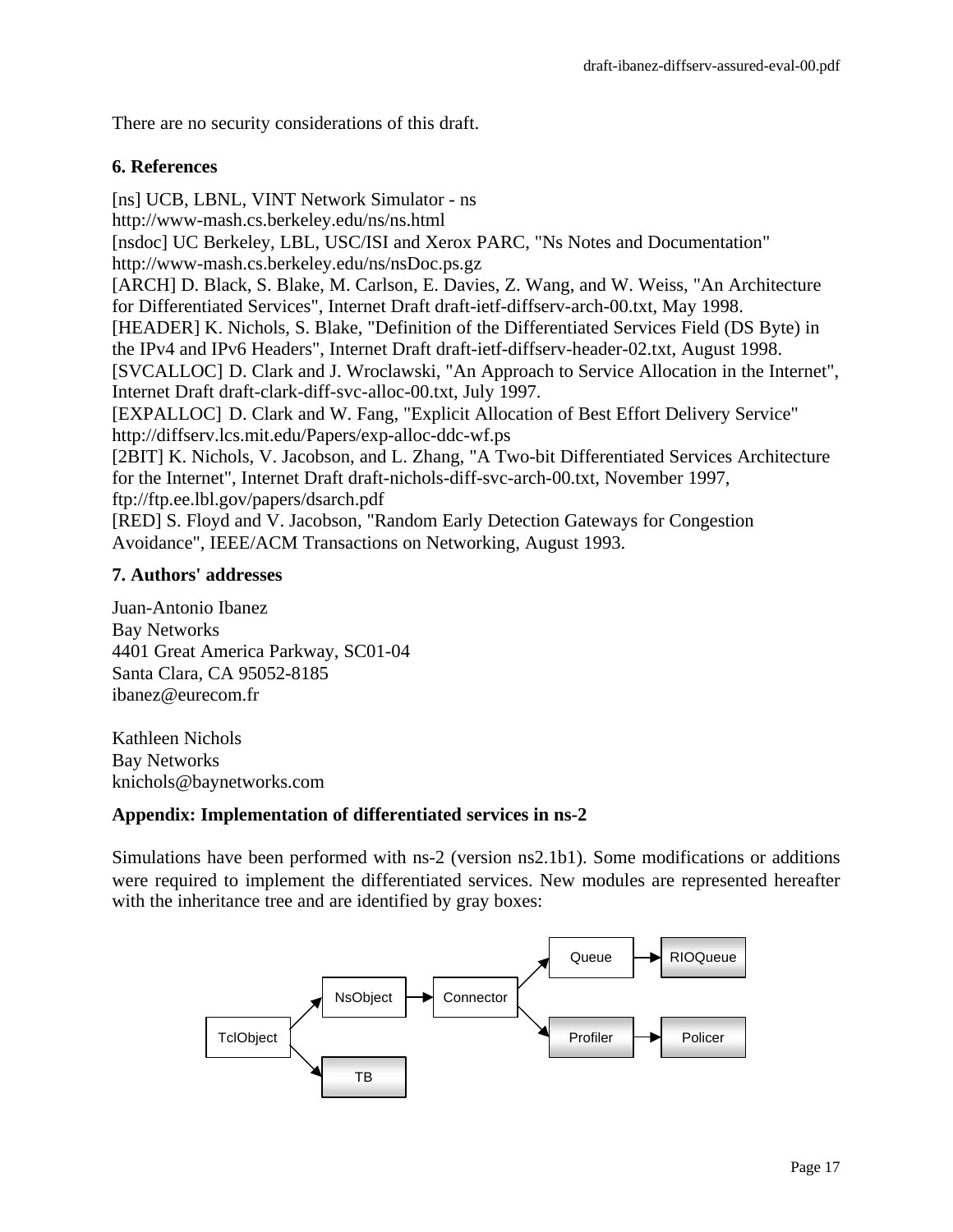The core of these modules has been implemented in C++, and some OTcl code was required to implement their interface with the front-end interpreter. TclObject and NsObject are the two base classes from which any object is derived; they provide all the basic functions allowing objects to interact with each other and with the front-end interpreter, such as mirroring, variable tracing, etc.

Besides these new classes I have also made some minor modifications to standard modules in order to accommodate some specific requirements. The class TB implements a token bucket which is used by the Profiler.

The profiler, also called a profile meter, is attached directly to a packet source and measures the rate at which it is sending data, either by mean of an average rate estimator, or a token bucket. If the measured rate is below the target rate, it marks packets IN, but when the target rate is exceeded they are left unmarked.



A profiler is usually attached to a single source of traffic, but it can also process an aggregate, at the egress of a domain. For this reason the profiler's interface is written in such way that it can be attached either to an agent, or to a link. The second option allows the policing of an aggregate by attaching the profiler to the link exiting the domain. Two different meters were implemented for the profiler: an average rate estimator, and a token bucket. In [EXPALLOC] only the average rate estimator is used.

The average rate estimator is the time sliding window algorithm described in [EXPALLOC].

```
Initialization:
     win length = a constantavg\_rate = 0last \arrival = 0Each time a packet is received:
                 now - last_arrival + win_length
                 avg_rate · win_length + pkt_size
     avg_rate
=
     last\_arrival = now
```
The window length determines the worth of past history the algorithm remembers, or in other words the weight of the past against the present. After the rate estimation the following tagging algorithm is executed.